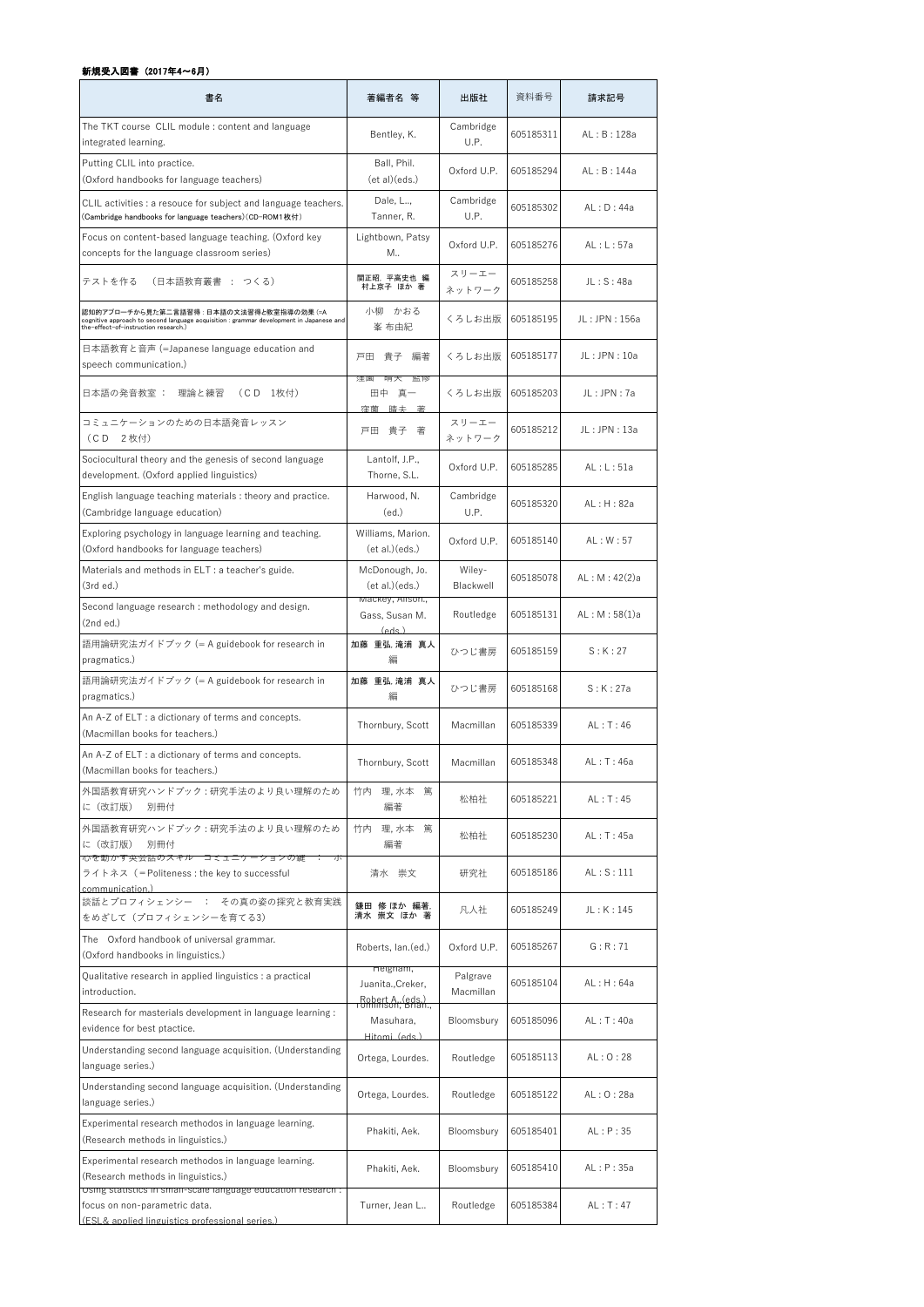| 書名                                                                                                                                                           | 著編者名 等                                                     | 出版社                                | 資料番号      | 請求記号             |
|--------------------------------------------------------------------------------------------------------------------------------------------------------------|------------------------------------------------------------|------------------------------------|-----------|------------------|
| Using statistics in small-scale language education research :<br>focus on non-parametric data.                                                               | Turner, Jean L                                             | Routledge                          | 605185393 | AL:T:47a         |
| (ESL& applied linguistics professional series.)<br>その方法と技術<br>(到達度評価の研究<br>$[E]$ )                                                                           | 橋本 重治                                                      | 図書文化社                              | 605185438 | AL : H : 91      |
| Active learning through formative assessment.                                                                                                                | Clarke, Shirley.                                           | Hodder<br>Education                | 605185456 | AL: C: 95        |
| From testing to productive student learning : implementing formative<br>assessment in Confucian-Heritage settings. (Routledge research in<br>education : 52) | Carless, David.                                            | Routledge                          | 605185447 | AL: C: 96        |
| 弟二言誥としての日本誥の発首とリスム<br>(= Pronunciation and rhythm of Japanese as a second<br>$lang_{\text{I}age}$                                                            | 鶴谷 千春                                                      | 渓水社                                | 605185357 | JL: JPN: 63a     |
| Japanese linguistics : an introduction.                                                                                                                      | Yamaguchi,<br>Toshiko.                                     | Continuum                          | 605185375 | Gn:Y:7a          |
| Language awareness in teaching : a toolkit for content and<br>language teachers.<br>(The Cambridge teacher series)                                           | Chadwick, Timothy.                                         | Cambridge<br>U.P.                  | 605185366 | AL: C: 90a       |
| The verbal domain. (Oxford studies in theoretical linguistics ;<br>64)                                                                                       | D'alessandro,<br>Roberta. (et<br>al.) (eds.)<br>watsumoto, | Oxford U.P.                        | 605185429 | G: D: 55         |
| ivoun-modifying clause constructions in languages of Eurasia<br>: rethinking theoretical and geographical boundaries. (TSL;<br>116)                          | Yoshiko. (et<br>al)(eds)                                   | John<br>Benjamins                  | 605185087 | Gn: TSL: 116     |
| The roles of language in CLIL. (Language teaching library)                                                                                                   | Llinares, Ana.<br>ect al.)(eds.)                           | Cambridge<br>U.P.                  | 605185474 | AL: L: 54a       |
| Quantitative research in linguistics : an introduction.<br>(Research methods in linguistics)                                                                 | Rasinger, Sebastian<br>Μ.                                  | Continuum                          | 605185465 | AL: R: 68        |
| English language learning materials : a critical review.                                                                                                     | Tomlinson, Brian.<br>(ed.)                                 | Continuum                          | 605185483 | AL: T: 38a       |
| Excellece in billingual education : a guide for school<br>principals. (The cambridge teacher series.)                                                        | Mehisto, Oeeter.                                           | Cambridge<br>U.P.                  | 605185492 | AL: M: 74a       |
| Excellece in billingual education : a guide for school<br>principals. (The cambridge teacher series.)                                                        | Mehisto, Oeeter.                                           | Cambridge<br>U.P.                  | 605185500 | AL: M: 74b       |
| Proceedings of the 34th West Coast Conference on Formal<br>Linguistics. (WCCFL; 34)                                                                          | Kaplan, Aaron.<br>ect al.)(eds.)                           | Cascadilla Pr.                     | 605185519 | Pr: ACCFL: 34    |
| Developing materials for language teaching. (2nd ed.)                                                                                                        | Tomlinson, Brian.<br>(ed.)                                 | Bloomsbury<br>Academic             | 605185528 | AL: T: 37(1)     |
| Assessing English language learners in the content areas : a<br>research-into-practice guide for educators.                                                  | Mihai, Florin M                                            | University of<br>Michigan<br>Press | 605185537 | AL: M: 86        |
| Syllable weight in African languages. (CILT; 338)                                                                                                            | Newman, Paul. (ed.)                                        | John<br>Benjamins                  | 605185546 | Gn: CILT: 338    |
| Approaches and methods in language teaching.<br>(3rd ed.)                                                                                                    | Richards, Jack C.,<br>Rodgers, Theodore S.<br>(eds.)       | Cambridge<br>U.P.                  | 605185555 | AL: R: 69        |
| ivierge in the ivilna-prain : essays on theoretical linguistics<br>and the neuroscience of language.<br>(Routledge leading linguists . 23)                   | Fukui, Naoki. (ed.)                                        | Routledge                          | 605185564 | G: F: 69         |
| JOYFUL English : Communication Basic.                                                                                                                        | 瀧口 優 ほか                                                    | 三友社出版                              | 605185825 | AL: TEXT: SCB-2  |
| ATLANTIS: English Communication Basic.                                                                                                                       | Mitchell,<br>Steven. [ほ<br>ゕヿ                              | CHEERS                             | 605185816 | AL: TEXT: SCB-3  |
| All Aboard!: English Communication I.                                                                                                                        | 洋一 ほか<br>清田                                                | 東京書籍                               | 605185834 | AL: TEXT: SCI-27 |
| Power On : English Communication I.                                                                                                                          | 浅見 道明<br>ほか                                                | 東京書籍                               | 605185843 | AL: TEXT: SCI-28 |
| PROMINENCE : English Communication I.                                                                                                                        | 田辺 正美 ほか                                                   | 東京書籍                               | 605185852 | AL: TEXT: SCI-29 |
| <b>ENGLISH NOW: English Communication I. (Revised)</b>                                                                                                       | 智子<br>高田<br>ほか                                             | 開隆堂                                | 605185861 | AL: TEXT: SCI-30 |
| New Discovery: English Communication I.                                                                                                                      | 生井 健一<br>ほか                                                | 開隆堂                                | 605185870 | AL: TEXT: SCI-31 |
| CROWN : English Communication I. (New Edition)                                                                                                               | 實<br>霜崎<br>ほか                                              | 三省堂                                | 605185889 | AL: TEXT: SCI-32 |
| MY WAY: English Communication I. (New Edition)                                                                                                               | 衛<br>森住<br>ほか                                              | 三省堂                                | 605185898 | AL: TEXT: SCI-33 |
| VISTA: English Communication I. (New Edition)                                                                                                                | 金子<br>朝子<br>ほか                                             | 三省堂                                | 605185906 | AL: TEXT: SCI-34 |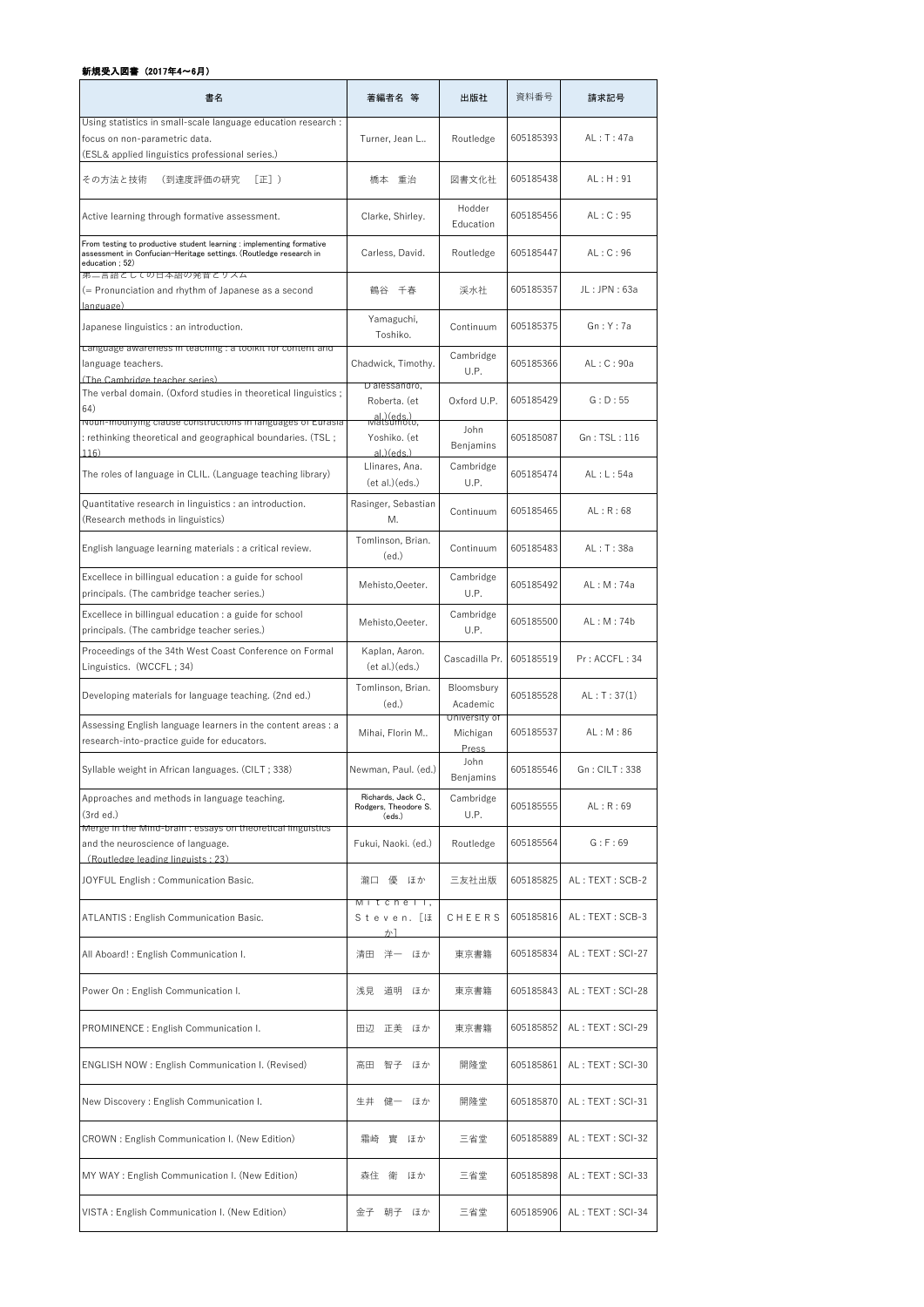| 書名                                                        | 著編者名 等                                                                                                                                                                                                                                                                                                                                                                                                                                                                                           | 出版社    | 資料番号      | 請求記号             |
|-----------------------------------------------------------|--------------------------------------------------------------------------------------------------------------------------------------------------------------------------------------------------------------------------------------------------------------------------------------------------------------------------------------------------------------------------------------------------------------------------------------------------------------------------------------------------|--------|-----------|------------------|
| NEW ONE WORLD : Communication I.<br>(Revised Edition)     | 伊東 治己 ほか                                                                                                                                                                                                                                                                                                                                                                                                                                                                                         | 教育出版   | 605185915 | AL: TEXT: SCI-35 |
| Compass: English Communication I. (Revised)               | 岡田 圭子 ほか                                                                                                                                                                                                                                                                                                                                                                                                                                                                                         | 大修館書店  | 605185924 | AL: TEXT: SCI-36 |
| Genius: English Communication I. (Revised)                | 村野井 仁 ほか                                                                                                                                                                                                                                                                                                                                                                                                                                                                                         | 大修館書店  | 605185933 | AL: TEXT: SCI-37 |
| ELEMENT : English Communication I. (Revised)              | 卯城 祐司 ほか                                                                                                                                                                                                                                                                                                                                                                                                                                                                                         | 啓林館    | 605185942 | AL: TEXT: SCI-38 |
| LANDMARK: English Communication I. (Revised)              | 理<br>竹内<br>ほか                                                                                                                                                                                                                                                                                                                                                                                                                                                                                    | 啓林館    | 605185951 | AL: TEXT: SCI-39 |
| LANDMARK Fit: English Communication I.                    | 田辺 尚子 ほか                                                                                                                                                                                                                                                                                                                                                                                                                                                                                         | 啓林館    | 605185960 | AL: TEXT: SCI-40 |
| POLESTAR : English Communication I. (Revised)             | 松坂<br>ヒロシ ほか                                                                                                                                                                                                                                                                                                                                                                                                                                                                                     | 数研出版   | 605185979 | AL: TEXT: SCI-41 |
| BIG DIPPER : English Communication I. (Revised)           | 石川 慎一郎 ほか                                                                                                                                                                                                                                                                                                                                                                                                                                                                                        | 数研出版   | 605185988 | AL: TEXT: SCI-42 |
| COMET: English Communication I. (Revised)                 | 池野<br>修<br>ほか                                                                                                                                                                                                                                                                                                                                                                                                                                                                                    | 数研出版   | 605185997 | AL: TEXT: SCI-43 |
| UNICORN : English Communication 1.<br>(NEW EDITION)       | 泰男<br>市川<br>ほか                                                                                                                                                                                                                                                                                                                                                                                                                                                                                   | 文英堂    | 605186004 | AL: TEXT: SCI-44 |
| Grove: English Communication I. (New Edition)             | 三郎<br>倉持<br>ほか                                                                                                                                                                                                                                                                                                                                                                                                                                                                                   | 文英堂    | 605186013 | AL: TEXT: SCI-45 |
| NEW FLAG : ENGLISH COMMUNICATION I.                       | 鈴木 寿一 ほか                                                                                                                                                                                                                                                                                                                                                                                                                                                                                         | 増進堂    | 605186022 | AL: TEXT: SCI-46 |
| MAINSTREAM : ENGLISH COMMUNICATION I.<br>(SECOND EDITION) | 鈴木 寿一<br>ほか                                                                                                                                                                                                                                                                                                                                                                                                                                                                                      | 増進堂    | 605186031 | AL: TEXT: SCI-47 |
| FLEX : ENGLISH COMMUNICATION I.                           | 晴世 ほか<br>吉田                                                                                                                                                                                                                                                                                                                                                                                                                                                                                      | 増進堂    | 605186040 | AL: TEXT: SCI-48 |
| Perspective : English Communication I.<br>(NEW EDITION)   | 野村<br>和宏<br>ほか                                                                                                                                                                                                                                                                                                                                                                                                                                                                                   | 第一学習社  | 605186059 | AL: TEXT: SCI-49 |
| Vivid: English Communication I. (NEW EDITION)             | 和明<br>築道<br>ほか                                                                                                                                                                                                                                                                                                                                                                                                                                                                                   | 第一学習社  | 605186068 | AL: TEXT: SCI-50 |
| Viva! : English Communication I.                          | 笹原<br>豊造<br>ほか                                                                                                                                                                                                                                                                                                                                                                                                                                                                                   | 第一学習社  | 605186077 | AL: TEXT: SCI-51 |
| COSMOS : English Communication I.                         | 大浦<br>暁生<br>ほか                                                                                                                                                                                                                                                                                                                                                                                                                                                                                   | 三友社    | 605186086 | AL: TEXT: SCI-52 |
| JOYFUL: English Communication I.                          | 室井<br>美稚子<br>ほか                                                                                                                                                                                                                                                                                                                                                                                                                                                                                  | 三友社    | 605186095 | AL: TEXT: SCI-53 |
| PRO-VISION : English Communication I.<br>(NEW EDITION)    | 田中 茂範 ほか                                                                                                                                                                                                                                                                                                                                                                                                                                                                                         | 桐原書店   | 605186103 | AL: TEXT: SCI-54 |
| WORLD TREK : English Communication I.<br>(New Edition)    | 望月<br>正道 ほか                                                                                                                                                                                                                                                                                                                                                                                                                                                                                      | 桐原書店   | 605186112 | AL: TEXT: SCI-55 |
| ATLANTIS Hybrid : English Communication I : standard.     | <u>ivit cheff</u> ,<br>Steven.<br>$\frac{\lceil \lfloor \frac{1}{2} \pi \rfloor}{\lceil \frac{1}{2} \pi \rceil + \lceil \frac{1}{2} \pi \rceil + \lceil \frac{1}{2} \pi \rceil + \lceil \frac{1}{2} \pi \rceil + \lceil \frac{1}{2} \pi \rceil + \lceil \frac{1}{2} \pi \rceil + \lceil \frac{1}{2} \pi \rceil + \lceil \frac{1}{2} \pi \rceil + \lceil \frac{1}{2} \pi \rceil + \lceil \frac{1}{2} \pi \rceil + \lceil \frac{1}{2} \pi \rceil + \lceil \frac{1}{2} \pi \rceil + \lceil \frac{1$ | CHEERS | 605186121 | AL: TEXT: SCI-56 |
| ATLANTIS Hybrid : English Communication I : intermediate. | IVI I<br>Steven.<br>$\frac{[i\pi\pi]}{[i\pi\pi]}$                                                                                                                                                                                                                                                                                                                                                                                                                                                | CHEERS | 605186130 | AL: TEXT: SCI-57 |
| ATLANTIS Hybrid : English Communication I. : advanced.    | IVI I<br>Steven.<br>$\frac{\lceil l \mp \gamma \rceil}{t \text{ c } h \text{ e } 1 + \gamma}$                                                                                                                                                                                                                                                                                                                                                                                                    | CHEERS | 605186149 | AL: TEXT: SCI-58 |
| ATLANTIS : English Conversation                           | IVI I<br>Steven.<br>「ほか】                                                                                                                                                                                                                                                                                                                                                                                                                                                                         | CHEERS | 605185807 | AL: TEXT: SC-5   |
| NEW FAVORITE : English Expression I.                      | 中邑 光男 ほか                                                                                                                                                                                                                                                                                                                                                                                                                                                                                         | 東京書籍   | 605185609 | AL: TEXT: SEI-18 |
| CROWN : English Expression I. (New Edition)               | 霜崎<br>實<br>ほか                                                                                                                                                                                                                                                                                                                                                                                                                                                                                    | 三省堂    | 605185618 | AL: TEXT: SEI-19 |
| MY WAY : English Expression I. (New Edition)              | 森住 衛<br>ほか                                                                                                                                                                                                                                                                                                                                                                                                                                                                                       | 三省堂    | 605185627 | AL: TEXT: SEI-20 |
| SELECT: English Expression I. (New Edition)               | 井上 徹<br>ほか                                                                                                                                                                                                                                                                                                                                                                                                                                                                                       | 三省堂    | 605185636 | AL: TEXT: SEI-21 |
| NEW ONE WORLD: Expressions I. (Revised Edition)           | 伊東 治己 ほか                                                                                                                                                                                                                                                                                                                                                                                                                                                                                         | 教育出版   | 605185645 | AL: TEXT: SEI-22 |